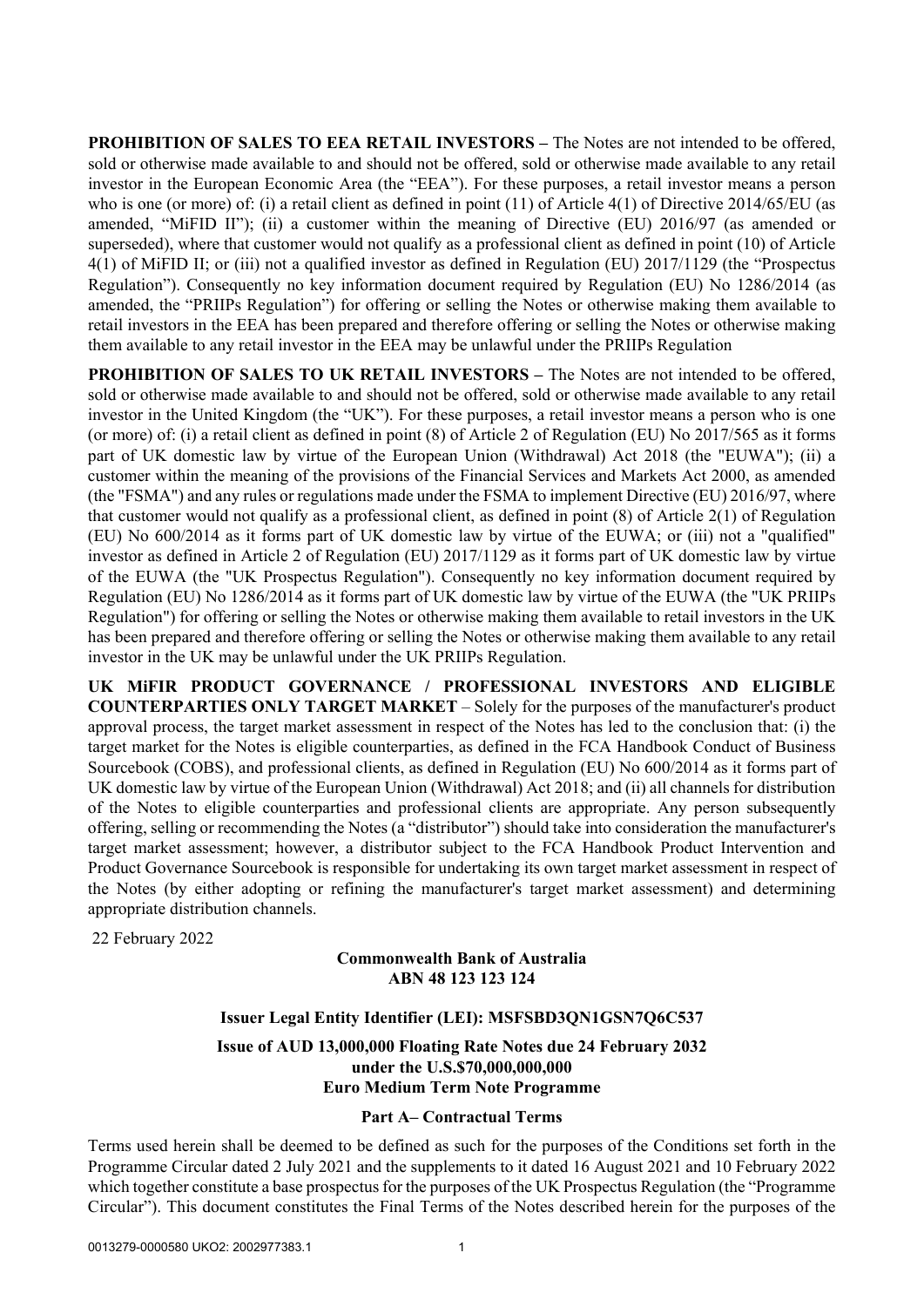UK Prospectus Regulation and must be read in conjunction with the Programme Circular in order to obtain all the relevant information. The Programme Circular has been published on the Issuer's website at: [https://www.commbank.com.au/about-us/investors/emtn-programme.html?ei=tl\\_emtn-programme.](https://www.commbank.com.au/about-us/investors/emtn-programme.html?ei=tl_emtn-programme)

| 1. | Issuer:                                                            |                                                                                                                | Commonwealth Bank of Australia                                                                                                                                  |  |  |  |  |  |
|----|--------------------------------------------------------------------|----------------------------------------------------------------------------------------------------------------|-----------------------------------------------------------------------------------------------------------------------------------------------------------------|--|--|--|--|--|
| 2. | Series of which Notes are to be treated as<br>(i)<br>forming part: |                                                                                                                | 6455                                                                                                                                                            |  |  |  |  |  |
|    | (i)                                                                | Tranche Number:                                                                                                | 1                                                                                                                                                               |  |  |  |  |  |
|    |                                                                    | (iii) Date on which the Notes will<br>be<br>consolidated and form a single Series:                             | Not Applicable                                                                                                                                                  |  |  |  |  |  |
| 3. |                                                                    | Specified Currency or Currencies:                                                                              | Australian Dollar ("AUD")                                                                                                                                       |  |  |  |  |  |
| 4. |                                                                    | <b>Aggregate Nominal Amount:</b>                                                                               |                                                                                                                                                                 |  |  |  |  |  |
|    | (i)                                                                | Series:                                                                                                        | AUD 13,000,000                                                                                                                                                  |  |  |  |  |  |
|    | (ii)                                                               | Tranche:                                                                                                       | AUD 13,000,000                                                                                                                                                  |  |  |  |  |  |
| 5. |                                                                    | <b>Issue Price:</b>                                                                                            | 100.00 per cent. of the Aggregate Nominal Amount                                                                                                                |  |  |  |  |  |
| 6. | (i)                                                                | Specified Denominations:                                                                                       | AUD 500,000 and integral multiples of AUD 500,000                                                                                                               |  |  |  |  |  |
|    |                                                                    | (in the case of Registered Notes, this<br>means the minimum integral amount in<br>which transfers can be made) | in excess thereof.                                                                                                                                              |  |  |  |  |  |
|    | (11)                                                               | Calculation Amount (in relation<br>to<br>calculation of interest on Notes in global<br>form see Conditions):   | Specified Denomination                                                                                                                                          |  |  |  |  |  |
| 7. | (i)                                                                | <b>Issue Date:</b>                                                                                             | 24 February 2022                                                                                                                                                |  |  |  |  |  |
|    |                                                                    | (ii) Interest Commencement Date:                                                                               | <b>Issue Date</b>                                                                                                                                               |  |  |  |  |  |
| 8. |                                                                    | <b>Maturity Date:</b>                                                                                          | Interest Payment Date falling in or nearest to                                                                                                                  |  |  |  |  |  |
|    | <b>Interest Basis:</b>                                             |                                                                                                                | February 2032<br>3 month AUD BBSW $+0.90$ per cent. Floating Rate                                                                                               |  |  |  |  |  |
| 9. |                                                                    |                                                                                                                | (see paragraph 14 below)                                                                                                                                        |  |  |  |  |  |
|    |                                                                    | 10. Redemption/Payment Basis:                                                                                  | Subject to any purchase and cancellation or early<br>redemption, the Notes will be redeemed on the<br>Maturity Date at 100 per cent. of their nominal<br>amount |  |  |  |  |  |
|    |                                                                    | 11. Change of Interest Basis:                                                                                  | Not Applicable                                                                                                                                                  |  |  |  |  |  |
|    |                                                                    | 12. Put/Call Options:                                                                                          | Not Applicable                                                                                                                                                  |  |  |  |  |  |
|    |                                                                    | PROVISIONS RELATING TO INTEREST (IF ANY) PAYABLE                                                               |                                                                                                                                                                 |  |  |  |  |  |
|    |                                                                    | 13. Fixed Rate Note Provisions                                                                                 | Not Applicable                                                                                                                                                  |  |  |  |  |  |
|    |                                                                    | 14. Floating Rate Note Provisions                                                                              | Applicable                                                                                                                                                      |  |  |  |  |  |

- <span id="page-1-0"></span>(i) Specified Period(s)/Specified Interest Quarterly on 24 February, 24 May, 24 August and 24 November of each year, from (and including) 24 May 2022 to (and including) the Maturity Date, subject to adjustment in accordance with the Business Day Convention
- 

Payment Date(s):

(ii) Business Day Convention: Modified Following Business Day Convention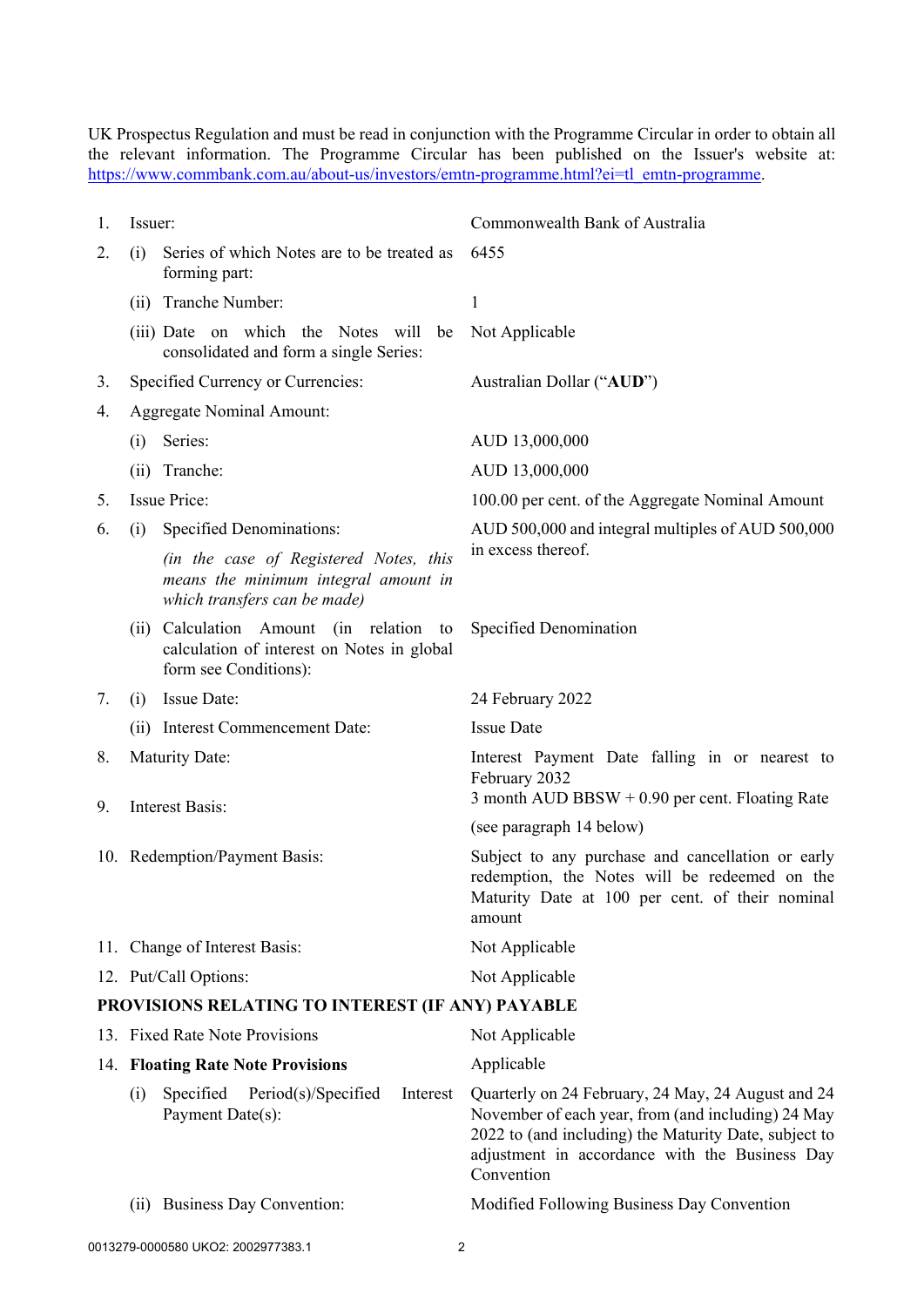| (iii) Additional Business Centre(s):                                                                                                             | London, New York and Sydney        |  |  |  |  |  |
|--------------------------------------------------------------------------------------------------------------------------------------------------|------------------------------------|--|--|--|--|--|
| (iv) Manner in which the Rate of Interest and<br>Interest Amount are to be determined:                                                           | <b>Screen Rate Determination</b>   |  |  |  |  |  |
| (v) Calculation to be on a Calculation Amount<br>Basis:                                                                                          | Not Applicable                     |  |  |  |  |  |
| (vi) Party responsible for determining the Rate<br>of Interest and/or calculating the Interest<br>Amount (if not the Principal Paying<br>Agent): | Not Applicable                     |  |  |  |  |  |
| (vii) Screen Rate Determination:                                                                                                                 | Not Applicable                     |  |  |  |  |  |
| Reference Rate:                                                                                                                                  | 3 month AUD BBSW                   |  |  |  |  |  |
| Interest Determination Date(s):                                                                                                                  | First day of each Interest Period  |  |  |  |  |  |
| Relevant Screen Page:                                                                                                                            | Reuters Screen BBSW Page           |  |  |  |  |  |
| <b>SONIA Observation Method:</b>                                                                                                                 | Not Applicable                     |  |  |  |  |  |
| SONIA<br>Observation<br>Look-Back<br>$\overline{\phantom{0}}$<br>Period:                                                                         | Not Applicable                     |  |  |  |  |  |
| <b>SOFR Observation Shift Period</b>                                                                                                             | Not Applicable                     |  |  |  |  |  |
| Index Determination:                                                                                                                             | Not Applicable                     |  |  |  |  |  |
| Specified Time:                                                                                                                                  | 11:00 a.m. Sydney time             |  |  |  |  |  |
| ISDA Determination:<br>(viii)                                                                                                                    | Not Applicable                     |  |  |  |  |  |
| (ix) Linear Interpolation:                                                                                                                       | Not Applicable                     |  |  |  |  |  |
| $(x)$ Margin(s):                                                                                                                                 | $+0.90$ per cent. per annum        |  |  |  |  |  |
| (xi) Minimum Rate of Interest:                                                                                                                   | Not Applicable                     |  |  |  |  |  |
| (xii) Maximum Rate of Interest:                                                                                                                  | Not Applicable                     |  |  |  |  |  |
| Day Count Fraction:<br>(xiii)                                                                                                                    | Actual/365 (Fixed), adjusted       |  |  |  |  |  |
| 15. Zero Coupon Note Provisions                                                                                                                  | Not Applicable                     |  |  |  |  |  |
| PROVISIONS RELATING TO REDEMPTION                                                                                                                |                                    |  |  |  |  |  |
| 16. Issuer Call:                                                                                                                                 | Not Applicable                     |  |  |  |  |  |
| 17. Investor Put:                                                                                                                                | Not Applicable                     |  |  |  |  |  |
| 18. Final Redemption Amount:                                                                                                                     | AUD 500,000 per Calculation Amount |  |  |  |  |  |
| 19. Early Redemption<br>Amount payable<br>on<br>redemption for taxation reasons or on event of<br>default:                                       | Condition 6(f) shall apply         |  |  |  |  |  |
| <b>GENERAL PROVISIONS APPLICABLE TO THE NOTES</b>                                                                                                |                                    |  |  |  |  |  |
| 20. Form of Notes:                                                                                                                               | <b>Bearer Notes:</b>               |  |  |  |  |  |

|  |                                     | Temporary Bearer Global Note exchangeable for a    |  |  |  |  |  |
|--|-------------------------------------|----------------------------------------------------|--|--|--|--|--|
|  |                                     | Permanent Bearer Global Note which is exchangeable |  |  |  |  |  |
|  |                                     | for Definitive Notes upon an Exchange Event        |  |  |  |  |  |
|  | 21. Payment Business Day Convention | Modified Following Business Day Convention         |  |  |  |  |  |
|  | 22. Additional Financial Centre(s): | London, New York and Sydney                        |  |  |  |  |  |
|  |                                     |                                                    |  |  |  |  |  |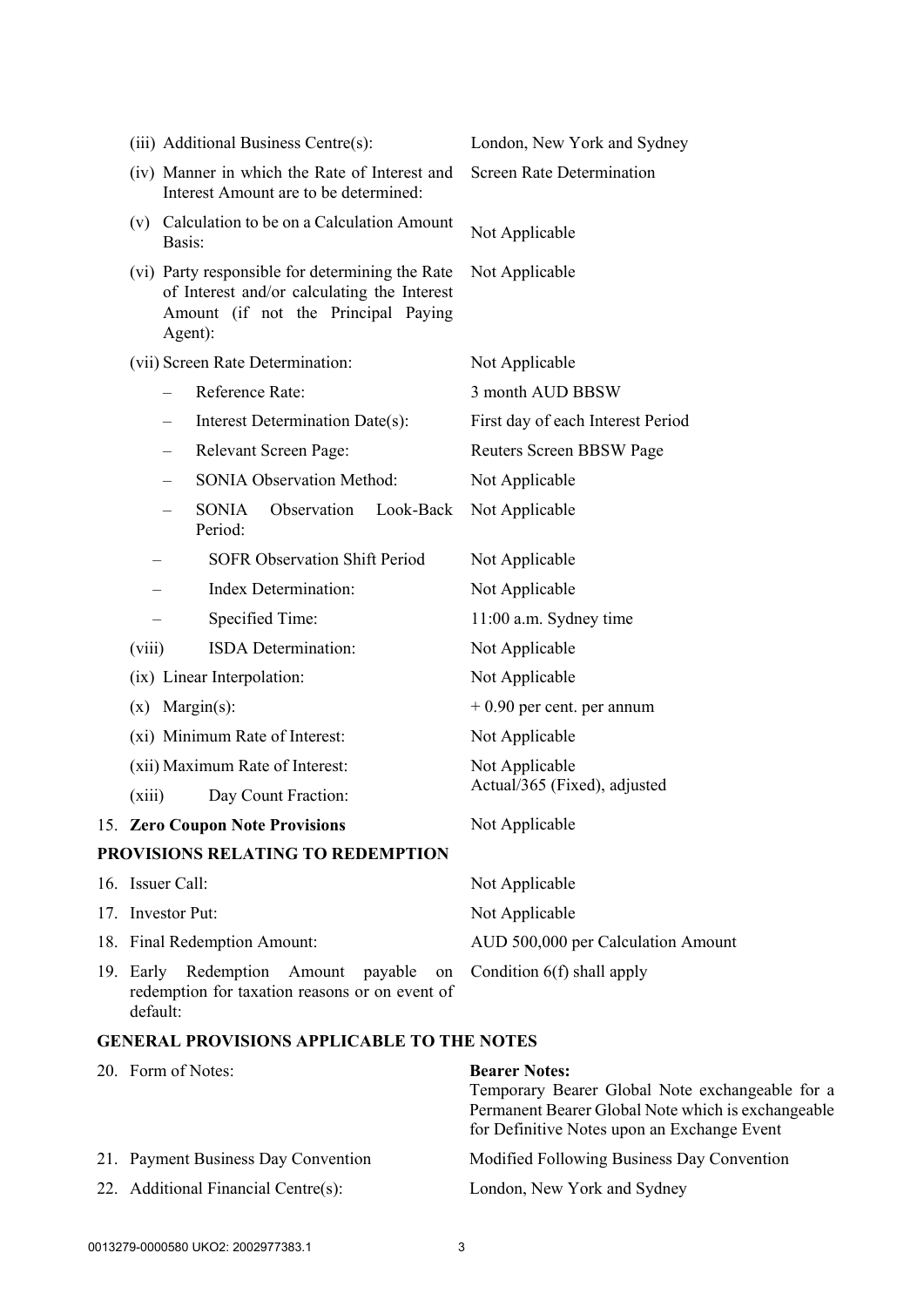23. Talons for future Coupons to be attached to No. Definitive Notes:

# **PROVISIONS APPLICABLE TO RMB NOTES**

| 24. RMB Currency Event:                                                                | Not Applicable |
|----------------------------------------------------------------------------------------|----------------|
| 25. Spot Rate (if different from that set out in Not Applicable<br>Condition 7(1)):    |                |
| 26. Party responsible for calculating the Spot Rate: Not Applicable                    |                |
| 27. Relevant Currency (if different from that in Not Applicable<br>Condition $7(1))$ : |                |
| 28. RMB Settlement Centre(s):                                                          | Not Applicable |
| <b>DISTRIBUTION</b>                                                                    |                |
| 29. Additional selling restrictions:                                                   | Not Applicable |

Signed on behalf of **Commonwealth Bank of Australia:**

| Duly authorised |  |  |  |  |  |  |  |  |  |
|-----------------|--|--|--|--|--|--|--|--|--|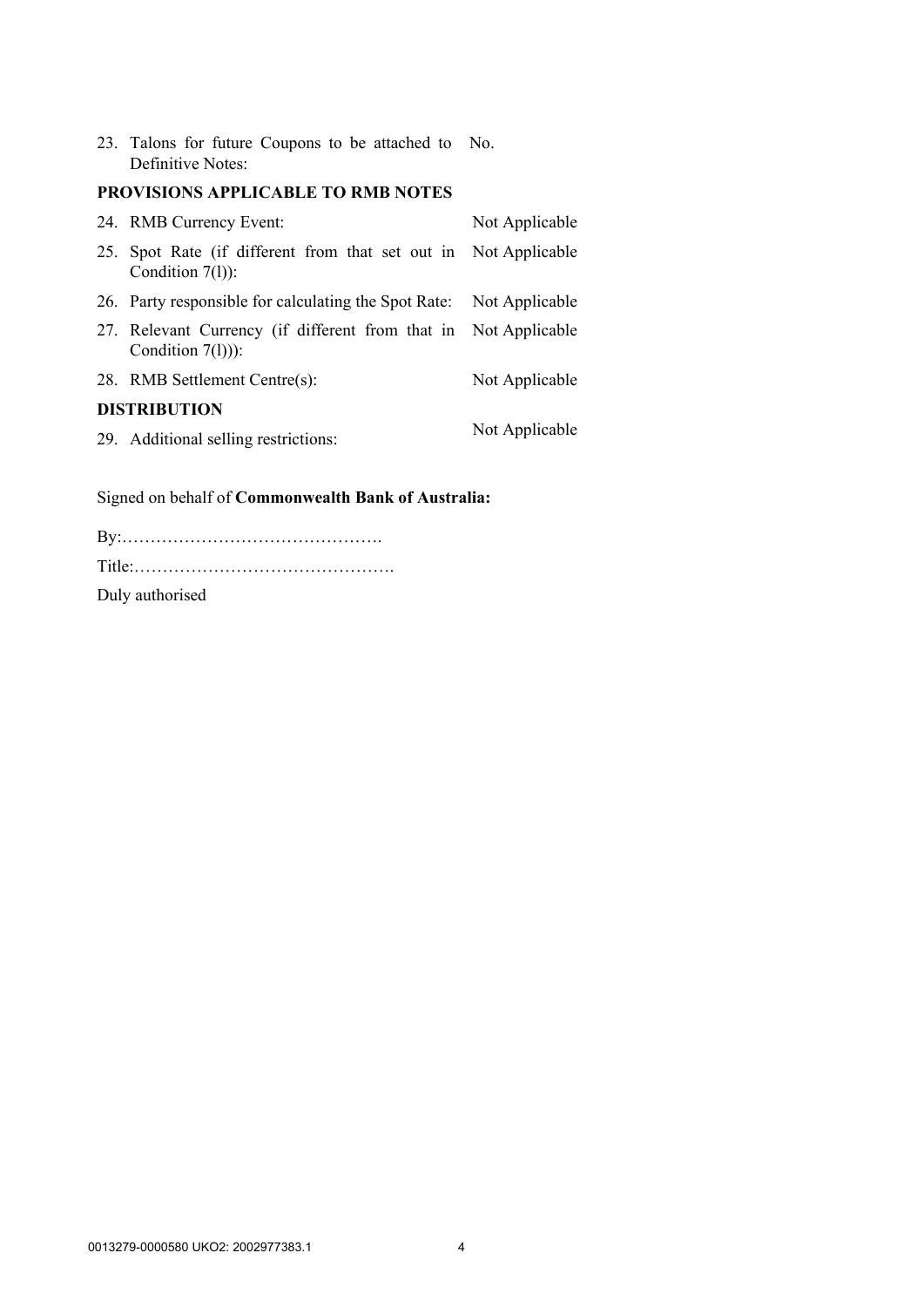#### **Part B– Other Information**

### **1. LISTING AND ADMISSION TO TRADING**

| (1) | Listing and admission to trading:                                           | Application is expected to be made by the Issuer (or<br>on its behalf) for the Notes to be admitted to trading<br>on the London Stock Exchange's main market and,<br>to be listed on the Official List of the FCA with effect<br>from the Issue Date. |
|-----|-----------------------------------------------------------------------------|-------------------------------------------------------------------------------------------------------------------------------------------------------------------------------------------------------------------------------------------------------|
|     | (ii) Estimate of total expenses related to GBP 500<br>admission to trading: |                                                                                                                                                                                                                                                       |
|     | <b>RATINGS</b>                                                              |                                                                                                                                                                                                                                                       |

The Notes to be issued have not been rated:

#### **3. REASONS FOR THE OFFER AND ESTIMATED NET PROCEEDS**

- (i) Reasons for the offer: See "Use of Proceeds" in the Programme Circular
- (ii) Estimated net proceeds: AUD 13,000,000

 $2.$ 

### **4. INTERESTS OF NATURAL AND LEGAL PERSONS INVOLVED IN THE ISSUE**

Save for any fees payable to Barclays Bank PLC (the "Dealer"), so far as the Issuer is aware, no person involved in the issue of the Notes has an interest material to the offer. The Dealer and its affiliates have engaged, and may in the future engage, in investment banking and/or commercial banking transactions with, and may perform other services for, the Issuer and its affiliates in the ordinary course of business.

| <b>5.</b> YIELD (Fixed Rate Notes and Fixed Reset |                |
|---------------------------------------------------|----------------|
| Notes only)                                       | Not Applicable |
| Indication of Yield:                              |                |

### **6. OPERATIONAL INFORMATION**

| ISIN:<br>(1)                         | XS2448367800                                                                                                                                                                                                                              |
|--------------------------------------|-------------------------------------------------------------------------------------------------------------------------------------------------------------------------------------------------------------------------------------------|
| Common Code:<br>(11)                 | 244836780                                                                                                                                                                                                                                 |
| (iii) CFI Code:                      | DTVXFB, as updated, as set out on the website of<br>the Association of National Numbering Agencies<br>(ANNA) or alternatively sourced from the<br>responsible National Numbering Agency<br>that<br>assigned the ISIN                      |
| $(iv)$ FISN:                         | COMMNW.BK(AU)/VAR MTN 20320224, as<br>updated, as set out on the website of the Association<br>of National Numbering Agencies (ANNA) or<br>alternatively sourced from the responsible National<br>Numbering Agency that assigned the ISIN |
| <b>CMU</b> Instrument Number:<br>(V) | Not Applicable                                                                                                                                                                                                                            |